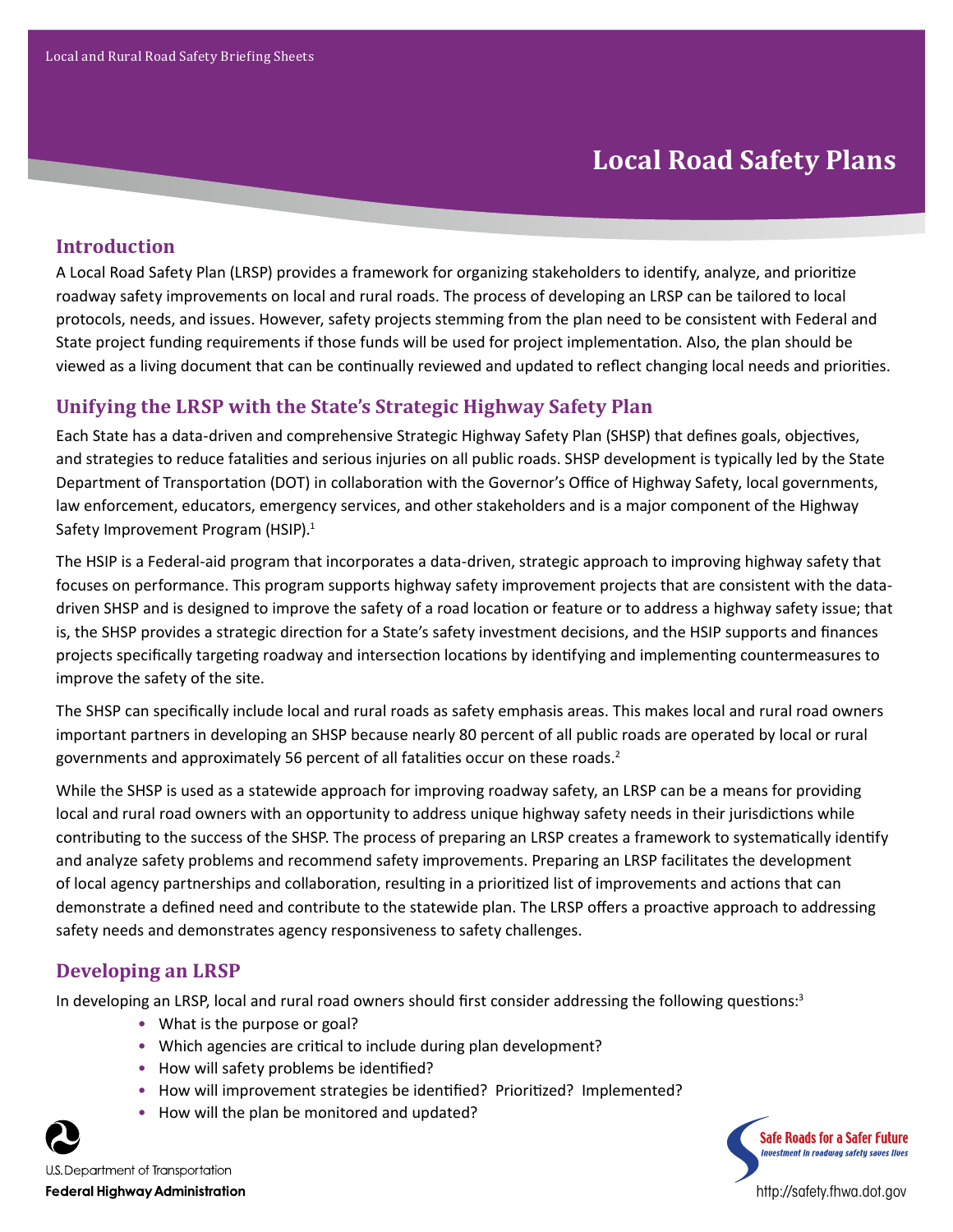*Establish a working group.* A wide range of stakeholders from the "4E's" of highway safety should be encouraged to participate in developing an LRSP. The 4E's refers to the engineering, law enforcement, education, and emergency response communities. Stakeholders can also include those with a passion for roadway safety such as parents and civic groups. Local agencies have seen success by designating a safety champion to lead development efforts and identifying a dedicated group of stakeholders to assist in managing the entire process across departments and agencies. This process normally includes planning, implementing, evaluating, and updating.

*Review crash, traffic, and roadway data.* Stakeholders need to identify and compile relevant safety data to organize the information into categories that highlight an area of concern. These categories could be roadway characteristics, such as horizontal curves; vulnerable users, such as pedestrians; special vehicles, such as bicycles or school buses; or specific crash types, such as head-on crashes. Among the sources of data to include are local law enforcement records, State and local crash databases, local road traffic volumes, and roadway infrastructure records, if available. If data is not readily available, then safety data may become an area of concern of the LRSP, and objectives may include improving data collection.

### **Local Road Areas of Concern**

Common areas of concern are usually related to road attributes, vulnerable road users, special vehicles, and crash types. An example is shown in the table on the next page. Agencies can modify these to reflect their area of concern. Other examples include:

- All-terrain Vehicles
- Horse-drawn Vehicles
- School Zones

The next step in developing the LRSP should be to select the areas of most concern related to causes of fatal and serious injury crash types on local roads for at least a 5-year period, similar to the example shown in the table below. The plan can also identify trends related to shifts in crash types (e.g., distracted driving crashes on the rise) and contributing factors.

*Establish goals, priorities, and countermeasures.* Stakeholders need to define priorities and identify a safety goal (e.g., reduce 1 fatality and 10 serious injuries per year), identify countermeasures that correlate to each emphasis area, and include costs, benefits, and deployment levels for each countermeasure such that the safety goal is satisfied. Once stakeholders have agreed on safety countermeasures, the plan can isolate and recommend improvements at identified crash locations, corridors, intersections, etc. The plan should include an approach that may be considered spot, systemic, or comprehensive in nature.

- **• Spot** countermeasures are applied at specific locations or roadway segments. An example of this would be reconstructing the 10 curves with the highest number of crashes.
- **• Systemic** countermeasures are usually low-cost and deployed in a widespread manner. An example would be adding advisory speed plaques to all curves in a region.
- **• Comprehensive** countermeasures can include a spot or systemic countermeasure with the addition of outreach and enforcement. An example would be a coordinated speed enforcement program with an accompanying outreach initiative.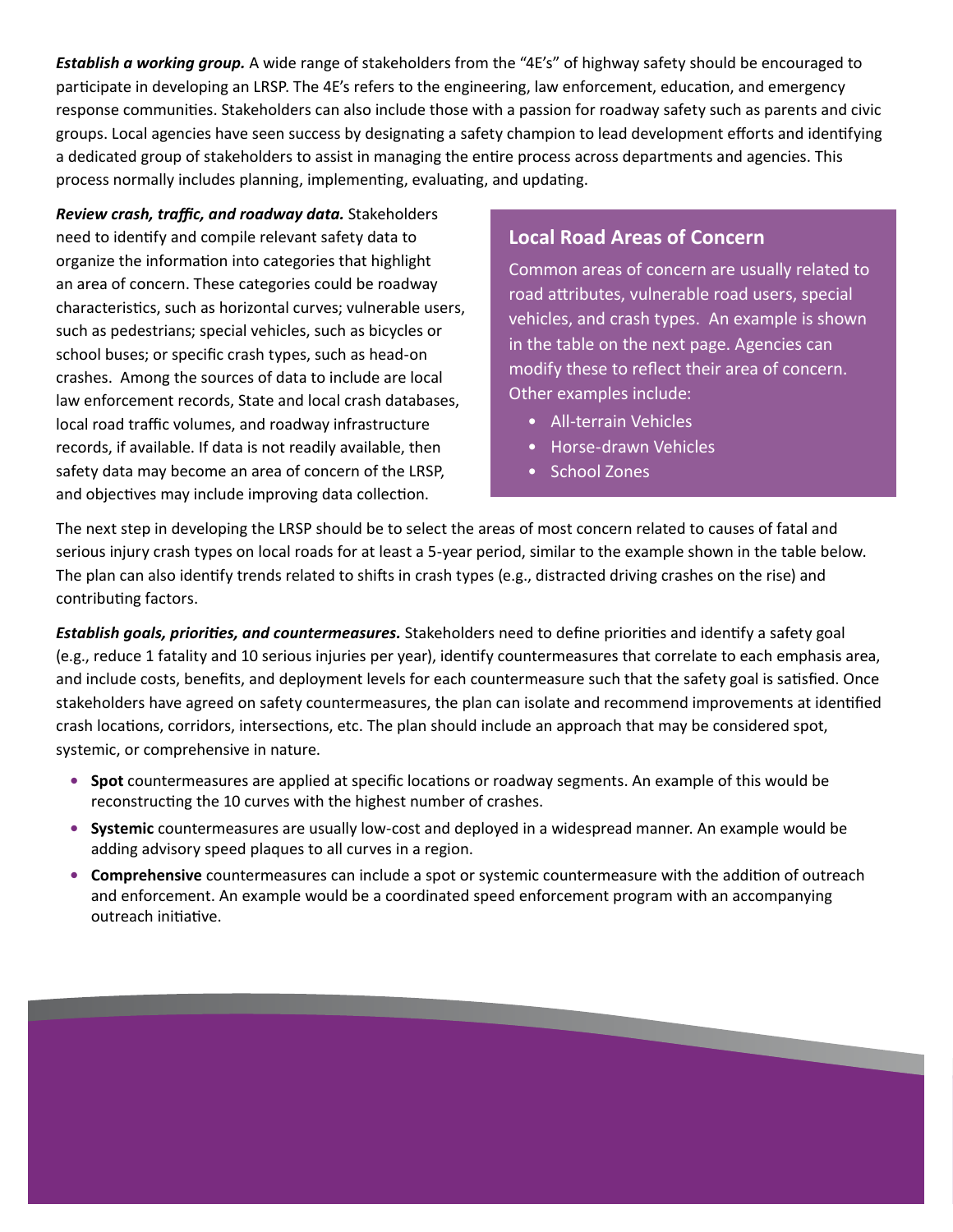| <b>Fatalities</b>                           |                         |                 |                     |                 |                |                | Serious Injuries                                         |          |                |      |                    |                         |                         |
|---------------------------------------------|-------------------------|-----------------|---------------------|-----------------|----------------|----------------|----------------------------------------------------------|----------|----------------|------|--------------------|-------------------------|-------------------------|
| Description                                 | 2007                    | 2008            | 2009                | 2010            | 2011           | Total          | Description                                              | 2007     | 2008           | 2009 | 2010               | 2011                    | Total                   |
| Aggressive Driving                          |                         |                 |                     |                 |                |                | Run-off-Road crashes                                     | 102      | 69             | 76   | 66                 | 38                      | 351                     |
| Following too close                         | $\theta$                | 0               | o                   | $\Omega$        | ũ              | o              | Horizontal Curves                                        | 83       | 59             | 75   | 47                 | 41                      | 305                     |
| Too fast for conditions                     |                         | 3               |                     | 0               | Ř              | 14             | Azeressive Driving                                       |          |                |      |                    |                         |                         |
| Speed limit exceeded                        |                         |                 |                     |                 | š              | 15             | Following too close                                      | 3        | 4              |      |                    | $\theta$                | 10                      |
| <b>TOTAL</b> for 3 conditions               | 8                       | 4               |                     |                 | 6              | 29             | Too fast for conditions                                  | 60       | 43             | 46   | 32                 | 30                      | 211                     |
| Run-off-Road crashes                        | 5                       | 5               | 5                   | 6               | R              | 24             | Speed limit exceeded                                     | 14       | 5              | 10   | $\dot{\mathbf{x}}$ |                         | 42                      |
| Unrestrained Occupants <sup>1</sup>         | 5                       | 4               | 4                   | з               | 6              | 22             | TOTAL for 3 conditions                                   | 77       | 52             | 57   | 42                 | 35                      | 263                     |
| Horizontal Curves                           | 6                       | 5.              | 4                   | э               | 5              | 22             | Unrestrained Occupants                                   | 50       | 46             | 44   | 28                 | 19                      | 187                     |
| Alcohol and/or other drugs                  | 4                       | 5               | 5.                  | 4               | з              | 21             | Collision with Tree                                      | 46       | 36             | 42   | 27                 | $23 -$                  | 174                     |
| Collision with Tree                         | $\mathbf{1}$            | 3               | 3                   | 4               | $\mathbf{2}$   | 13             | Young Drivers - 15-20                                    | 37       | 37             | 36   | 21                 | 18                      | 149                     |
| Young Drivers - 15-20                       | 2                       | $\overline{3}$  | 2                   |                 | ,              | 10             | <b>Distracted Drivers</b>                                | 35       | 29             | 29   | 20                 | 19                      | 132                     |
| Distracted Drivers                          | 2                       | $^{2}$          | 2                   |                 | 1              | 8              | Alcohol and/or other drugs                               | 29       | 20             | 34   | 17                 | 15                      | 115                     |
| Motorcyclists killed                        | $\mathbf{1}$            | 1               | ÷                   | t.              | t.             | s              | Intersection crashes                                     |          |                |      |                    |                         |                         |
| Intersection crashes                        |                         |                 |                     |                 |                |                | Un-signalized                                            | 11       | 11             |      |                    |                         | 32                      |
| Un-signalized                               |                         | 0               | O                   |                 | 1              | 3              | Signalized                                               | š        | 3              | 5    |                    |                         | 28                      |
| Signalized                                  | $\mathbf{1}$            | $\circ$         | ö                   | $\ddot{\rm{o}}$ | Ŭ              | 1              | <b>TOTAL for Intersection Serious</b><br><b>Injuries</b> | 16       | 14             | 8    | q                  | 13                      | 60                      |
| <b>TOTAL for Intersection Fatalities</b>    | $\overline{\mathbf{2}}$ | O.              | ō                   |                 | 1              | 4              | Head-on Crashes                                          |          |                |      |                    |                         |                         |
| Head-on Crashes                             |                         |                 |                     |                 |                |                | Head-on - Non-Interstate                                 | 22       | 12             | 12   | 4                  | $\mathbf{g}$            | 58                      |
| Head-on - Non-Interstate                    | 2                       | $\circ$         | 0                   | 0               | 2              | 4              | TOTAL Head-on                                            | 22       | 12             | 12   | 4                  | $\overline{\mathbf{g}}$ | 58                      |
| <b>TOTAL Head-on</b>                        | ż                       | $\Omega$        | o                   | 0               | $\overline{2}$ | 4              | Unlicensed drivers                                       | 22       | q.             | 10   | 8                  | 4                       | 53                      |
| Pedestrians killed                          | $\mathbf{1}$            | 1               | 1                   | $\sigma$        | O.             | 3              | Motorcyclists Seriously Injured                          | 16       | 8              | 6    | 8                  | y                       | 45                      |
| Unlicensed drivers                          | $\overline{\mathbf{z}}$ | $^{\circ}$      | o                   |                 | 0              | з              | Collision with Utility Pole                              | π        | 9              | 10   | 12                 | к                       | 43                      |
| Commercial Motor Vehicles                   | $\ddot{\mathbf{0}}$     | 0               | o                   | ٠               | 2              | з              | Older Drivers - 65-75                                    | 8        | 5              | -5   | 5                  | £.                      | 26                      |
| Collision with Utility Pole                 | $\mathbf{1}$            | $\circ$         | O                   | 0               | 1              | $\overline{2}$ | Pedestrians Seriously Inlured                            | ğ.       | 主              | 3    | 4                  | 5                       | 24                      |
| Older Drivers - 65-75                       | $\theta$                | $\mathbf{0}$    | $\ddot{\mathbf{0}}$ | ٠               | ō              | $\mathbf{1}$   | Commercial Motor Vehicles                                | 3        | 3              | з    | Δ                  | 6                       | 19                      |
| Older Drivers - 76 or older                 | $\ddot{\rm{o}}$         | $\ddot{\rm{o}}$ | 0                   | ٠               | Ō.             | $\mathbf{1}$   | Older Drivers - 76 or older                              | 5        | R.             | ٠    | $\alpha$           | $\mathcal{I}$           | 11                      |
| Work Zones                                  | $\ddot{\mathbf{0}}$     | $\theta$        | 0                   | 0               | Ű.             | ō              | Work Zones                                               | 0        | 0              | Ü.   | 2                  | $\Omega$                | $\overline{\mathbf{z}}$ |
| Bicyclists Killed                           | $\theta$                | $\circ$         | o                   | $\alpha$        | Ü.             | $\circ$        | Bicyclists Seriously Injured                             | $\alpha$ | $\overline{2}$ | ō    | O.                 | $\alpha$                | $\overline{2}$          |
| School Buses/School bus signal <sup>4</sup> | $\alpha$                | 0               | $\Omega$            | $\theta$        | 0              | ٥              | School Buses/School bus signal                           | $\Omega$ | $\alpha$       | o    | $\Omega$           | $\Omega$                | $^{\circ}$              |
| 176<br>Total                                |                         |                 |                     |                 |                |                | Total                                                    | 2019     |                |      |                    |                         |                         |

#### Example of Local Road Crash Data for Fatal and Serious Injury Crashes

*Implementation and Assessment of the plan*. Overall, the LRSP should summarize the needs identified, the safety goal, emphasis areas, and a prioritized list of improvements or activities. Additionally, the plan can identify responsibilities and resources to carry out the plan. Items that may also be documented include the stakeholders and process used to develop the plan, successes realized through similar past or current efforts, and obstacles or challenges related to implementation. The working group should monitor the plan to evaluate effectiveness and relevance over time and should adjust the plan periodically or as needed. The LRSP should include information on this evaluation.

# **LRSP Example: Clackamas County, Oregon**

As a means to support Oregon DOT's Transportation Safety Action Plan (TSAP), Oregon's version of an SHSP, Clackamas County developed an LRSP to reduce fatalities and serious injuries on the county's road network.<sup>4</sup> The county's ultimate goal is to reduce transportation-related fatalities and serious injuries by 50 percent over the next 10 years and to do so by a combination of collaborating with partners from the 4E's and conducting evaluation activities.

County safety stakeholders completed the following steps during LRSP development:

- Comprehensively analyzed approximately 3,900 crashes that occurred on all roadways within the county from 2005 through 2009;
- Identified three main emphasis areas: aggressive driving, young drivers, and roadway departure;
- Established a safety goal: saving 16 lives and preventing serious injuries in a 5-year period (10 percent reduction goal over 5-years);
- Identified countermeasures that corresponded to each emphasis area and associated benefits and costs; and
- Determined short-, mid-, and long-term actions within each of the 4E's.